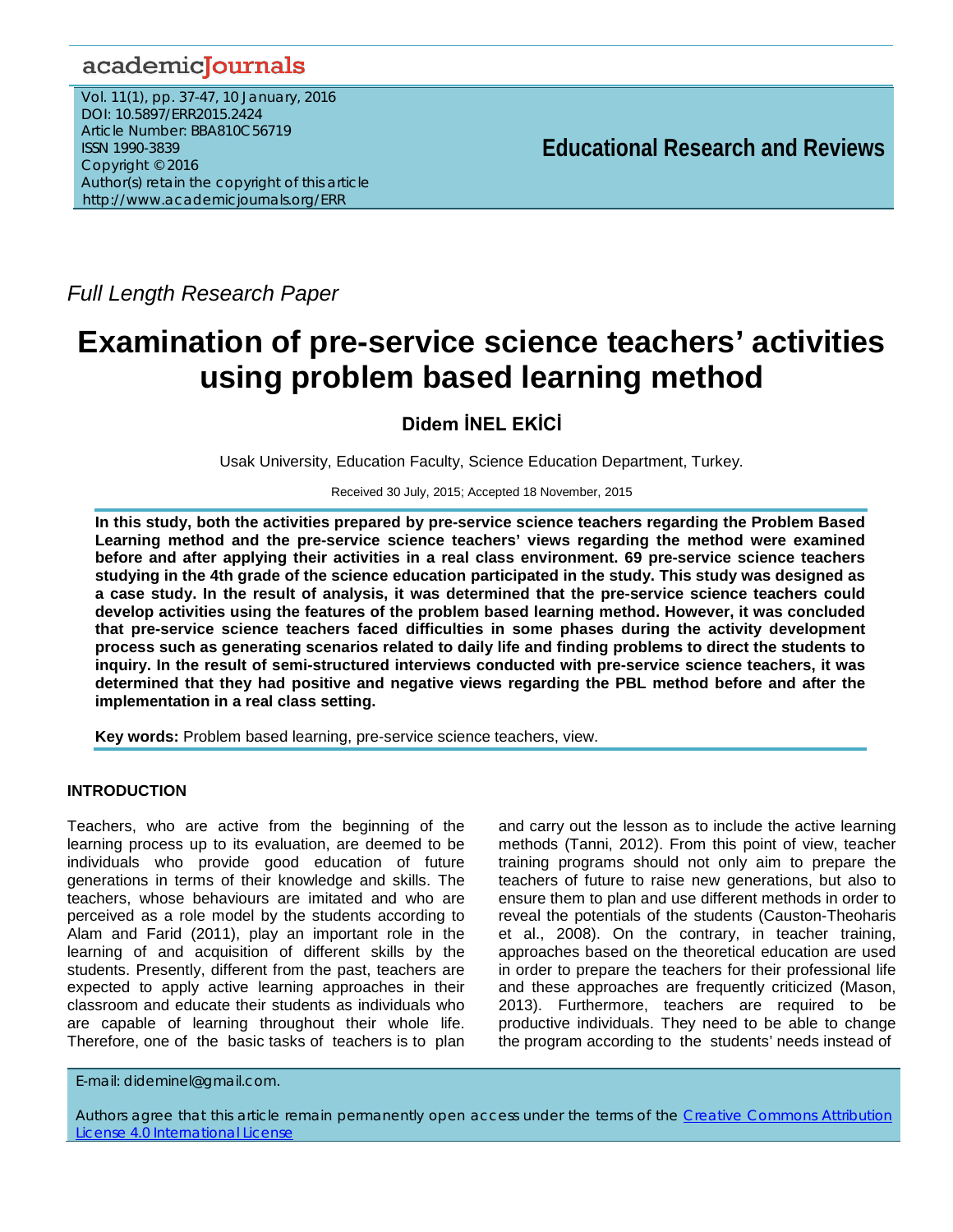fully adhering to the educational programs. Therefore, it is very important that the teacher training programs to involve applied courses where the pre-service science teachers can learn active learning approaches, where they prepare course plans related to these approaches and where they can use the plans they have prepared in small student groups. Besides this, the assessment of the activities prepared by the pre-service science teachers can help in the determination and elimination of the difficulties they face and this can positively influence the teacher educational process. For this reason, current study makes some suggestions by taking into consideration both the activities prepared by the preservice science teachers and their views regarding the problem based learning method, that is one of the active learning methods.

# **Problem based learning (PBL)**

PBL is one of the student based learning methods where the students use their own experiences in problem solving process (Shimic and Jevremovic, 2010). PBL was used for the first time by the end of the 1960s in Canada for teaching the clinical situations at a faculty for medicine (Chen, 2008; McLinden et al., 2010; Williams and Pace, 2009). Furthermore, currently PBL is frequently used at higher education institutions including nursing, law, engineering (Awang and Ramly, 2008) and other education levels including elementary, secondary and high school (Barrows, 1996). The primary aim of the PBL, which is a method that encourages learning by students (Lee and Bae, 2008), is to establish a learning environment where active learning is being increased (Lam, 2008). Besides this, PBL aims students to develop lifelong learning skills and to prepare them for meaningful learning (Schmidt et al., 2009).

In PBL, real life events are used in the learning process frequently in order to provide meaningful learning and retention (Searight and Searight, 2009). It is advised to use efficient problems related to daily life to cause conflict in students' brains (Wang et al., 2008). The problems in question should be presented to the students as interest attracting scenarios. In PBL process, students are first requested to determine the problem or problems in the scenarios they come across. This triggers the PBL process as a result of the need for students to solve a problem they face in their daily life (Shamir et al., 2008; Spronken-Smith and Harland, 2009). Contrary to the traditional learning approach, the problems are not used for the purpose of evaluating knowledge in PBL process, but for initiating learning. After the determination of the problems in the scenarios, the students try to understand the nature of each problem, to recall their previous knowledge, to ask questions with regard to the issues they could not understand, to design a plan in order to solve the problem and to determine the sources they

need (Uden and Beaumont, 2005). Therefore, the students use the PBL environments for their skills like solving daily life problems, critical thinking, communication, decision making (Chaves et al., 2006; Savin-Baden and Major, 2004). Besides, PBL requires group work since it is frequently applied in small student groups (Abou-Elhamd et al., 2011). This type of work develops communication and other skills among students and also the ability to think in different perspectives related to a problem (Wilkinson, 2009).

In addition, the role of the teacher differentiates in the PBL process compared with the other methods (Sockalingam et al., 2010). In general, the tutors assist the students during the analysis process of the problem and its reporting process (Yew and Schmidt, 2009). The tutors provide PBL environments for the interaction among the students by directing the group and assisting the students to determine the information they need to solve the problem (Gijselaers, 1996). Additionally, the tutors are required to make preliminary preparations before the teaching process in order to ensure that he/she shows a better performance during the learning process (Leung and Wang, 2008). In PBL, teachers have to deal with problems during the planning, application and assessment of the instruction; in other words through the whole learning process (Ertmer et al., 2009). That is why it is very important that the teachers have sufficient knowledge on the theoretical basis and applications of the PBL method. It is thought that training provided before the service related to the PBL will positively influence the utilization of this method by the pre-service science teachers in their professional career.

#### **Problems and purpose of the study**

Today, students are expected to gain and develop different skills including problem solving, communicating, creative and critical thinking (Tarmizi, et al., 2010). Students' lifelong learning skills such as critical thinking can be developed by utilizing active and student-centered learning approaches (Carder et al., 2001). It is therefore suggested that the instructors should use the PBL method during the learning process (Murphy et al., 2010). For this reason, it is very important that the teachers have to be trained enough about the philosophy and theoretical basis of PBL before undertaking the guide role in PBL environments (Lekalakala-Mokgele, 2010). Therefore, the aim of this study is to evaluate the activities prepared by the pre-service science teachers after the training provided related to Problem Based Learning. Besides, in the study, nine of pre-service science teachers among the participants were randomly selected and their views regarding PBL method have been determined before and after the implementation of Problem Based Learning activities prepared by them. Research questions regarding the purpose of the study are expressed as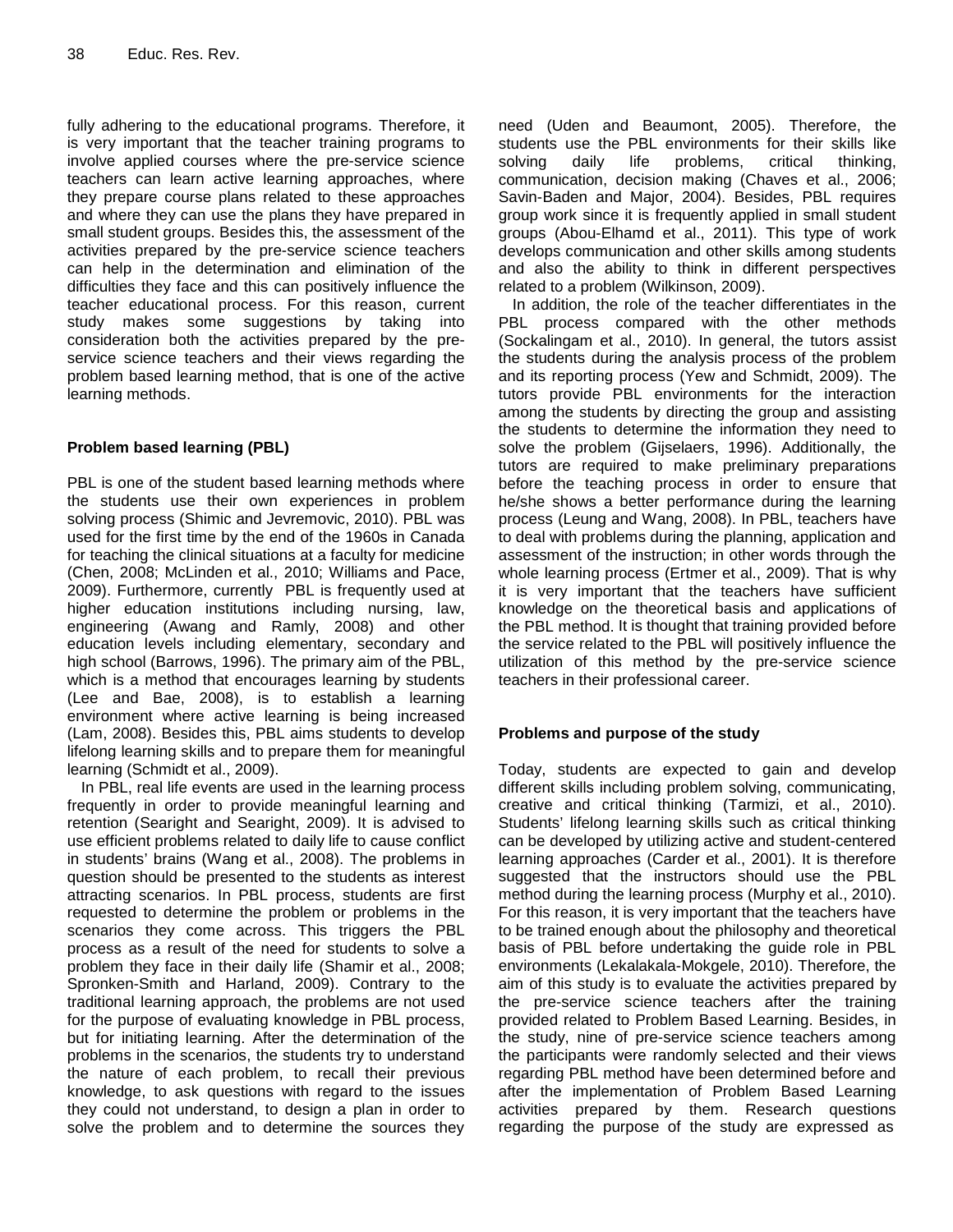follows.

1. How do pre-service science teachers in PBL method develop the activities?

2. What are the views of pre-service science teachers regarding the influence of preparing activities and applying the prepared activities on themselves?

3. What are the general views of the pre-service science teachers regarding the PBL method before and after applying the activities they prepare?

# **RELATED STUDIES**

The literature related to this study can be evaluated under two groups. A part of studies consists of qualitative studies where interviews or open-ended questions related to the PBL method are used. Within the scope of these studies, some courses were conducted at the school of communication, pharmacy, medicine and nursing. The studies utilized PBL and obtained the views of the students regarding the method (Brzovic and Matz, 2009; Ellis et al., 2008; Rowan et al., 2008; Turan, Elcin et al., 2009). The students had generally expressed positive views regarding the PBL method in these studies. The PBL method was applied in junior high and high school levels and the views of the students obtained and evaluated after the application of the studies. Lou et al. (2010) examined general views of the students regarding the method after the PBL method implementations they involved with high school students. Sockalingam et al. (2010) determined the views of high school students about the role and importance of the problems at problem based learning environment. Part of the studies regarding the PBL method was conducted at the school of education at universities. In some of these studies, PBL method was used in the teachers training programs and the views of the pre-service science teachers regarding the PBL method were evaluated. Dahlgren et al. (1998) collected the views of the pre-service science teachers regarding the PBL method. Similarly, Akpınar and Ergin (2005) determined the views of the pre-service science teachers in their study by conducting the semi-structured interviews after an experimental application that used problem based learning method.

Besides, studies that examined the activities prepared by teachers or pre-service science teachers regarding different learning methods and their views are included in the literature. Ruys et al. (2012) evaluated the activities prepared by pre-service science teachers based on collaborative learning by utilizing rubrics and determining the strong and weak aspects of the pre-service science teachers during the activity preparation process. Spronken-Smith and Harland (2009) conducted another similar study with geography teachers. The teachers implemented PBL to their lessons in the study. Both experiences and the group processes of the teachers were evaluated during the study. Observation documents,

course documents and voice records were used as the data collection tools by the researchers. Results showed that the majority of the teachers were pleased to perform activities related to problem based learning method. As a result, it was thought that more studies on the use of problem based learning method by pre-service science teachers will contribute to related literature.

#### **THE RESEARCH METHOD AND APPLICATION PROCESS**

The study was designed as a case study. The implementation phase of the study was conducted in the course "New Approaches in Science Education", a selective course at school of education in Turkey. The pre-service science teachers were primarily provided training for two weeks (four course hours) on the theoretical basics and applications of the PBL method during the implementation process of the study. The philosophy, historical background and features of the PBL were explained during the training in question. Besides this, the pre-service science teachers were provided activity samples developed by specialists related to the PBL method. Later, the pre-service science teachers were requested to prepare a PBL activity regarding the goals in a science subject they chose. The pre-service science teachers presented the activities which they prepared (two course hours) and shared those with their peers. The pre-service science teachers had made positive and negative assessments related to the activities, and a discussion environment was created during this process. 9 pre-service science teachers were randomly selected among the pre-service science teachers who participated in the implementation, and were requested to apply the activities at the schools where they were doing their internship. Researchers evaluated the activities prepared by the pre-service science teachers and then pre-service science teachers edited their activities before their implementation. Besides, semi-structured interviews were conducted with the preservice science teachers before the implementation of the activities. Later, the pre-service science teachers applied parts of the prepared activities during the two course hours at the schools where they were doing their internship. Again, a semi-structured interview was conducted with the pre-service science teachers after the implementation and their views after the implementation were assessed. The implementation process of the study is presented in Table 1.

# **FINDINGS**

#### *Assessment of the activities prepared by the preservice science teachers related to the PBL method*

During the activity preparation process in the study, the pre-service science teachers were first requested to select a science subject in the science education program of the junior high schools. Later, they prepared a PBL activity related to the achievements of the subject they selected. The pre-service science teachers were asked to pay attention to issues such as the consistency with the goals, considering the class time, consistency with the student level, providing prepared activities connected with the subject. Distribution of the subjects of the activities prepared by the pre-service science teachers is presented in Table 2.

As seen in Table 2, the pre-service science teachers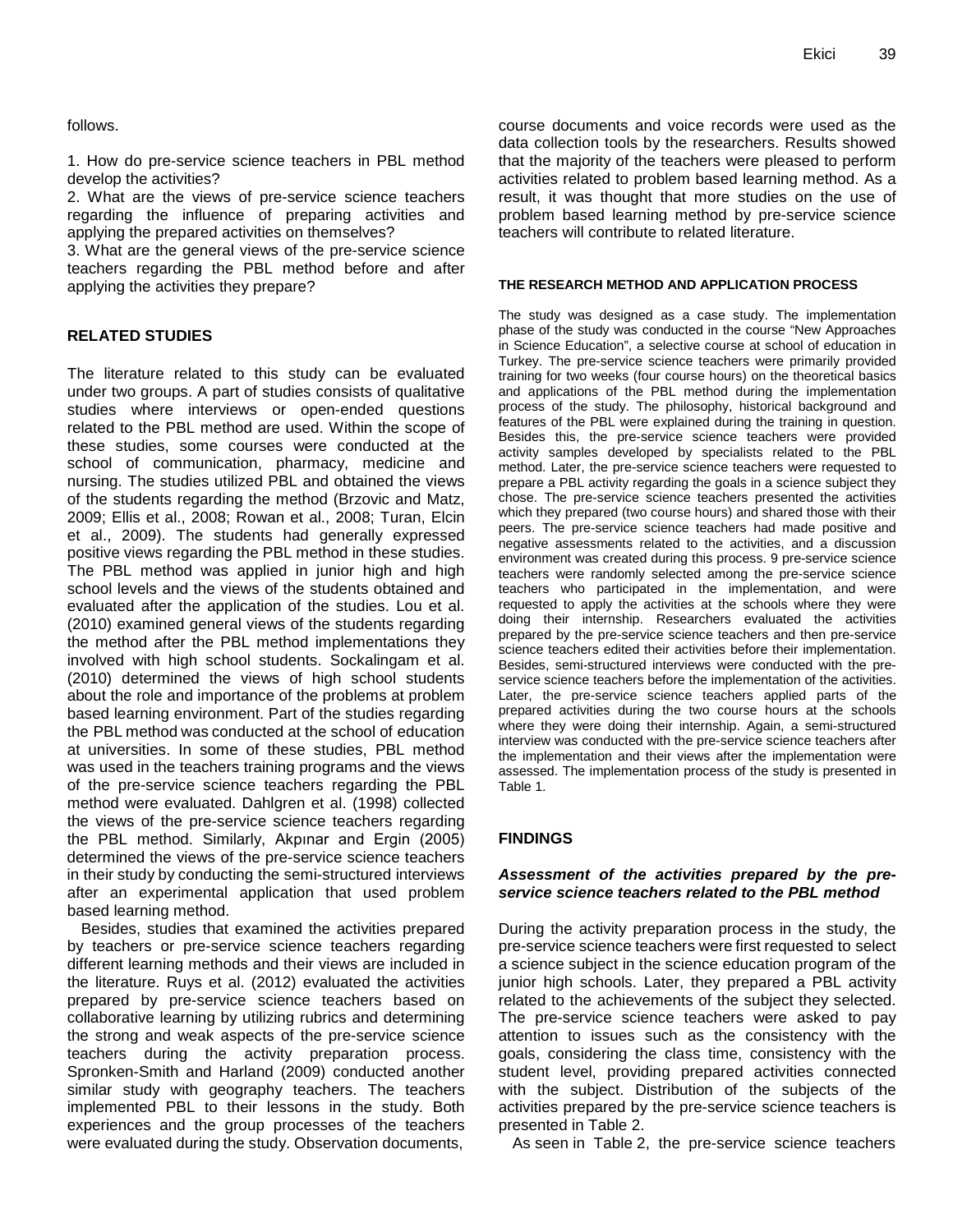**Table 1.** Research design.

| <b>Introduction</b><br>Οf<br>theoretical base                                                         | <b>Activity</b><br>preparation                                                             | <b>Before</b><br>implementation/<br>after training                                             | Implementation process                                                                                                                                   | After<br>the<br><i>implementation</i>                                     |
|-------------------------------------------------------------------------------------------------------|--------------------------------------------------------------------------------------------|------------------------------------------------------------------------------------------------|----------------------------------------------------------------------------------------------------------------------------------------------------------|---------------------------------------------------------------------------|
| Introduction<br>οt<br>theoretical base and<br>applications regarding<br>PBL method (4 h / 2<br>weeks) | Preparation<br>and<br>presentation<br>οf<br>PBL<br>individual<br>activities (2 h / 1 week) | Semi-structured<br>interview<br>with 9<br>selected<br>randomly<br>pre-service science teachers | 0f<br>PBL<br>Implementation<br>activities those<br>developed<br>bv<br>pre-service<br>science<br>junior high<br>teachers<br>with<br>school students (2 h) | Semi-structured<br>interview with nine<br>pre-service<br>science teachers |

**Table 2.** Frequencies and percentages of subjects in PBL activities.

| <b>Subject</b>               |    | %   | <b>Subject</b>                |   | %              |
|------------------------------|----|-----|-------------------------------|---|----------------|
| Systems in our body          | 12 | 17  | Electricity                   | 4 | 6              |
| Power and Movement           | 10 | 14  | Acid and base                 | з | $\overline{4}$ |
| Matter and Heat              | 9  | 13. | Pressure and Levitation force | 2 | - 3            |
| Human and Environment        |    | 10  | <b>Growth and Development</b> | 2 | - 3            |
| Particle structure of matter |    | -10 | Space and Universe            |   | $\mathcal{P}$  |
| Light and Sound              | 5  |     | Work - Energy - Power         |   | 2              |
| Living creatures and Life    |    |     | Energy sources                |   |                |

**Table 3.** Frequency and percentage values of evaluation results of PBL activities prepared by pre-service science teachers.

| <b>Evaluation criteria</b>                                           |    | Adequate | <b>Partially adequate</b> |      | Inadequate |      |
|----------------------------------------------------------------------|----|----------|---------------------------|------|------------|------|
|                                                                      |    | %        |                           | %    |            | %    |
| Scenarios being written clearly in a proper language                 | 23 | 33.3     | 37                        | 53.6 | 9          | 13   |
| Scenarios include the daily life events                              | 45 | 65.2     | 20                        | 29   | 4          | 5.8  |
| A problem that will lead students to inquire                         | 37 | 53.6     | 26                        | 37.7 | 6          | 8.7  |
| Scenarios do not contain phrases directly present information        | 48 | 69.6     | 11                        | 15.9 | 10         | 14.5 |
| Scenario is appropriate for related subject's achievements           | 53 | 76.8     | 14                        | 20.3 | 2          | 2.9  |
| Activities complying with students' grade level                      | 59 | 85.5     | 8                         | 11.6 | 2          | 2.9  |
| Sessions include questions that will guide students                  | 60 | 87       | 5                         | 7.2  | 4          | 5.8  |
| Activity's name that is intriguing and related to the subject        | 43 | 62.3     | 12                        | 17.4 | 14         | 20.3 |
| Scenarios in the activities that have a relationship with each other |    | 33.3     |                           | 10.1 | 39         | 56.5 |

prepared activities including different subjects in the fields of physics, chemistry and biology. It is thought that the individual activities prepared by the pre-service science teachers relating to different subjects are due to their individual differences. Two specialists using an assessment form that includes definite criterions also examined the activities related to the PBL method prepared by the pre-service science teachers. The percentage and frequency values of evaluation results are presented in Table 3.

Majority of the pre-service science teachers were able to prepare appropriate activities regarding the method after the theoretical information and education provided to them. The majority of pre-service science teachers have used questions that direct students to active learning by taking into account educational goals of the subject matter, relevance to the target audience when preparing PBL activities. For example, one pre-service teacher prepared a scenario that included statements like "*Zeynep has begun to play with her sibling after she came from the school. Zeynep and her sibling have first played in a cool room with a balloon and later went over to the room with an oven. The balloon burst after they played a while. Zeynep was very surprised that this balloon, which didn't burst in the cool room, burst in the room with the oven*." related to the achievement "performing experiments and discussions on those materials will expand and shrink from the influence of heat". Another pre-service teacher used the expressions "*Competition of Light and Sound*" in the title of her activity that would attract attention of students.

The majority of the pre-service science teachers used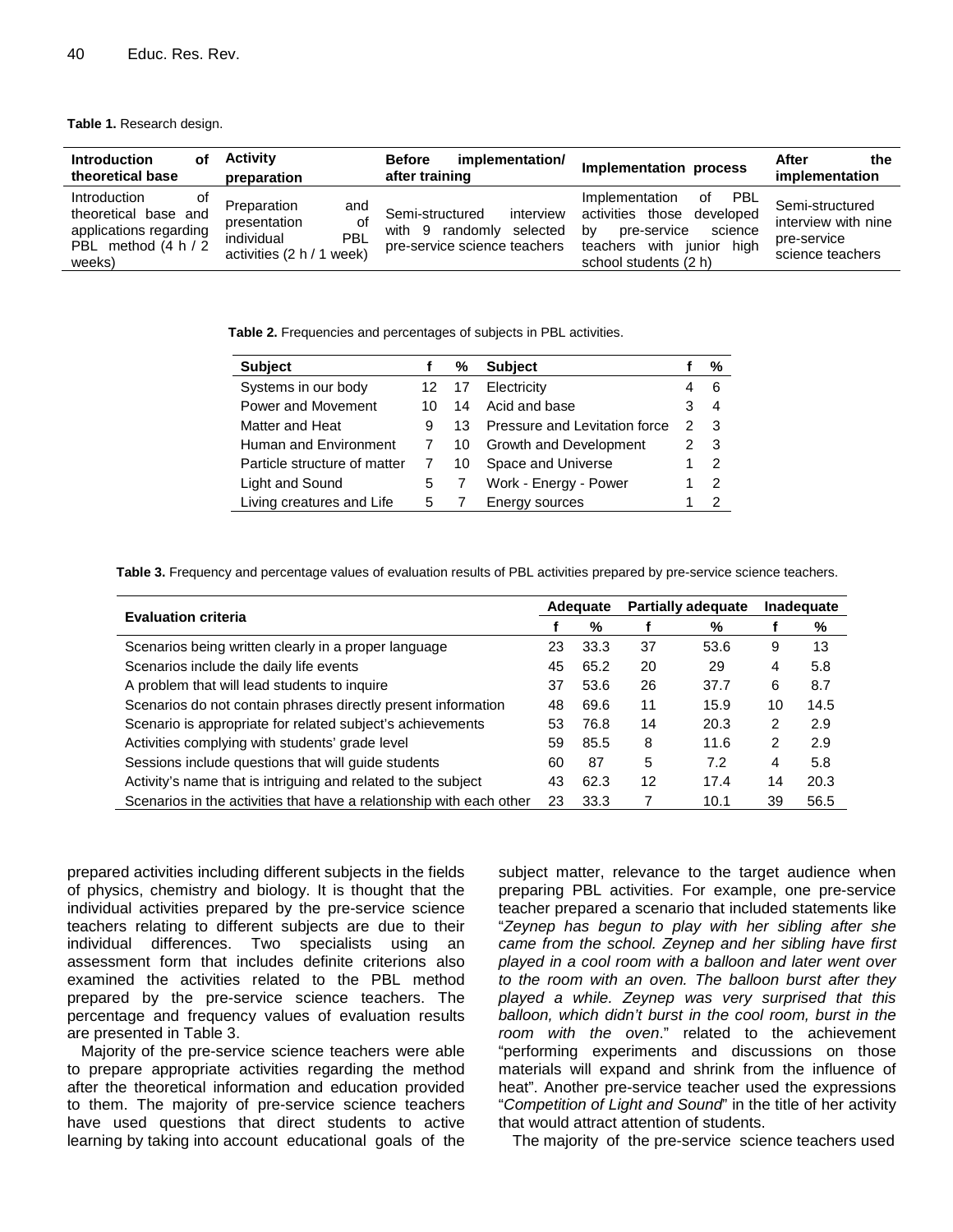daily life related science events in the scenarios they prepared. For example, one pre-service teacher chose "*putting chains on tyres in snowy weather*" event, and another pre-service teacher chose the "*moulding of bread*" event for scenarios they prepared for the activities and both topics capable of attracting the attention of the students. The pre-service science teachers have used questions in order to direct the students in the phase where they might face difficulties depending on their levels. The questions *"What are your solution suggestions for environmental pollution and please provide a solution project?", "How can environmental pollution be prevented?", "What do you think could be other samples regarding the transmission of heat by radiation?", "What might be the reasons for that organ donation is not widespread?"* may be samples for the questions used by the pre-service science teachers during the activities. At the same time, the data show that some pre-service science teachers experienced difficulties in some phases during the activity preparation process. As seen in Table 3, some pre-service science teachers reported that they experienced difficulties with regard to writing clear and understandable scenarios, inclusion of events from daily life into the scenarios, determination of a problem which would constitute the base of the scenarios and directing the students to inquiry. Besides, the expressions that contained direct information were included in the activities prepared by some of pre-service science teachers. As a result, it was determined that the majority of the pre-service science teachers faced difficulties in making connections between the scenarios.

#### *The evaluation of the views of the pre-service science teachers*

Randomly selected 9 pre-service science teachers applied the activities they prepared in their field of experience (teaching practice) after theoretical and applied education regarding PBL method. Semistructured interviews were conducted with pre-service science teachers before and after the implementation. The pre-service science teachers were asked similar questions in both interviews. The interviews were evaluated under 7 categories and sample statements of the pre-service teachers were presented.

#### *Problems and issues in implementation process of the activities regarding the PBL method*

The pre-service science teachers were asked before the implementation "Which problems do you think you might face during the implementation process of the activities regarding the PBL method?" and after the implementation "What problems did you face during the implementation process of the activities regarding the PBL method?" Before the implementation, pre-service science teachers

expressed that they might experience problems due to poor classroom management, different questions asked by the students, difficulties in determination of the problems by students, difficulties in understanding scenarios properly by students, and being novice of the method for students. After the implementation, preservice science teachers emphasized similar problems. Besides, they stated that they did not have enough time for students to direct well and the problems they faced in creating student groups. As a result, the views of the preservice science teachers are similar before and after their experiences.

Statements of some pre-service science teachers before the implementation:

"Maybe, I won't receive the answers I expected for the questions I asked. Maybe they are not able to find the problem when I ask for it… We might face different ideas during class where we will perform the application. We might also face non-related questions too. It might be that the students go off topic. (P1)"

"I think that I won't be able to control the class and that undesirable behaviours may arise. Because I do not fully know how to apply it. I am not sure whether I will be able to provide meaningful feedback to students. I might experience difficulties in terms of directing… (P2)"

Statements of some pre-service science teachers after the implementation:

"…The students were interested. Therefore, there was not much of a problem. But they misunderstood the question "What do we know?"… I had asked them what they knew about the subject the story was related to… (P1)""

"I experienced some difficulties in terms of class management. They could not answer some questions when I let them speak. I experienced some difficulties in guiding the students. There were three learning goals of the subject, but I was always going off the subject by directing them… (P2)"

#### *The effects of preparing and applying activities related to the PBL method on the pre-service science teachers*

The pre-service science teachers were asked before the implementation, "What were the effects of preparing activities regarding the PBL method for you?" and after the implementation "What were the effects of applying the activities regarding the PBL method?" Before the implementation, the pre-service science teachers stated that they learned how to apply the method in general as a result of the problem based activity preparation process. Besides, some pre-service science teachers stated that they learned how to prepare scenarios consistent with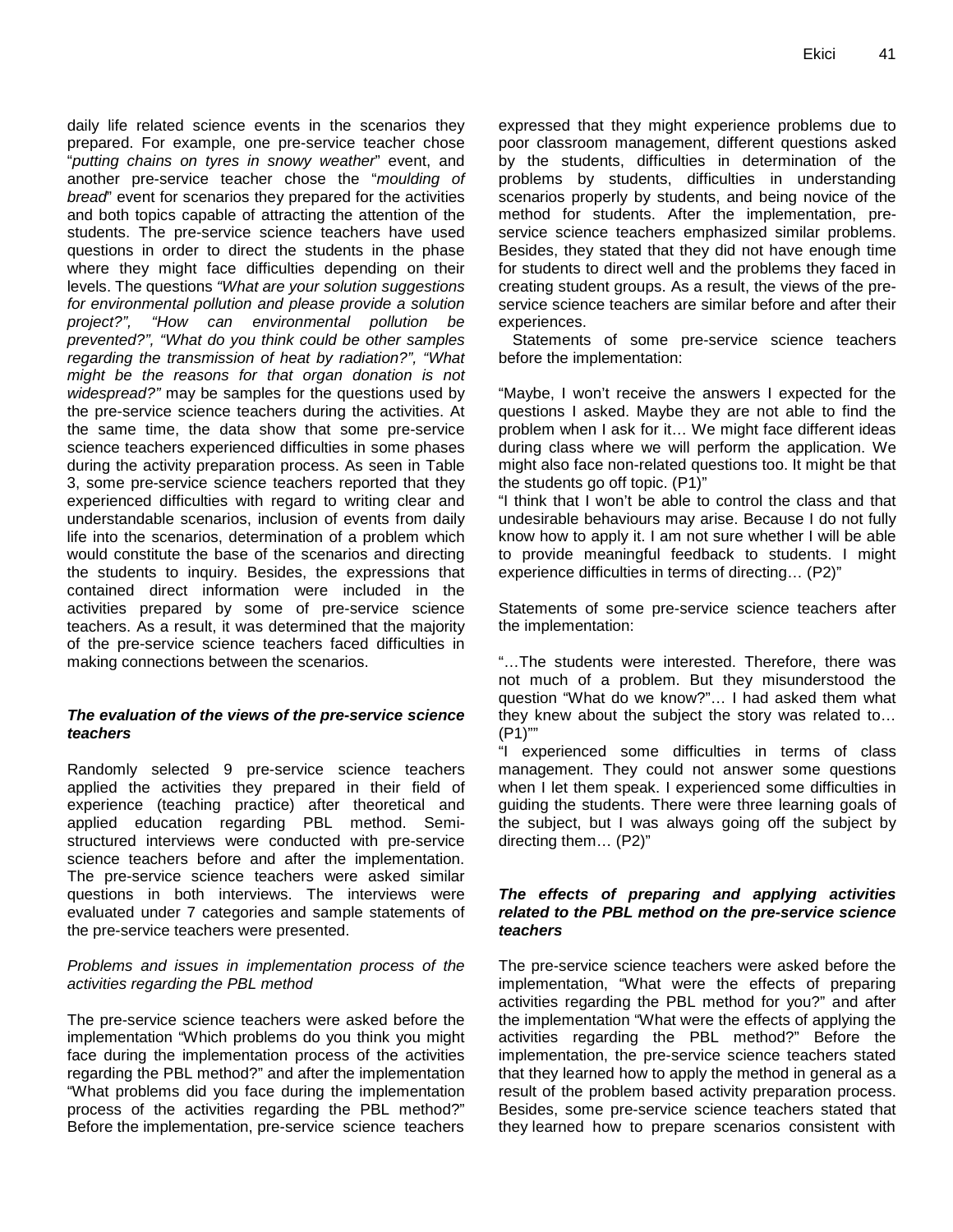students' level and that they will be able to prepare activities regarding this method in the future, too. After the implementation, the pre-service science teachers stated that they gained experience regarding the implementation of the method, had the opportunity to see their failures, and learned permanently how to apply the method. As a result, during the interviews the pre-service science teachers expressed the positive effects of preparing activities and applying those in a real class setting. It can be stated that the implementation of the theoretical knowledge of the pre-service science teachers in a real class setting contributed to their knowledge and experience.

Statements of some pre-service science teachers before the implementation:

"We learned how to apply the PBL method. We learned the knowledge we need to conduct group work. We wrote scenarios to the student level. We faced some difficulties by writing the scenarios, but we overcame these. (P3)"

Statements of some pre-service science teachers after the implementation:

"I learned to perform an activity by conducting group work in a class environment. I learned how to communicate with the students. I now have an idea about how this method can be applied. (P3)"

"I was inadequate with regards to the implementation. But with this implementation I gained experience. Applying an activity I prepared was more effective for me. (P4)"

#### *The positive and negative effects of the PBL method on the students according to the pre-service science teachers*

The pre-service science teachers were asked before the implementation, "What do you think about the positive and negative effects of the PBL method on the students?" and after the implementation "What were the positive and negative effects of the PBL method on the students?" The pre-service science teachers expressed only views on the positive effects of the PBL method on the students before the implementation. They stated that PBL method supported active participation, learning with fun, the development of thinking skills like problem solving, correlating science subjects with daily life, collaborative and permanent learning. After the implementation, the pre-service science teachers emphasized both the positive and the negative effects of the PBL method on the students. They stated that the method provided active participation, collaborative learning, the development of students' problem solving skills and creativity. They also stated that, it helped students drive their attention to the course and correlate daily life and science subjects. With regard to the negative effects, the pre-service science

teachers stated that the method caused the students to face difficulties when answering some questions and correlating sciences with daily life; besides the students felt themselves insufficient due to the non-provision of direct knowledge.

Statements of some pre-service science teachers before the implementation:

"I don't think that it will affect the students negatively. The positive effect is that it promotes active participation. This will decrease the boringness when lecturing the theoretical courses. The lesson will be more joyful and attractive for the students. They will be able to apply those they learned in daily life... (P5)"

Statements of some pre-service science teachers after the implementation:

"The students felt insufficient because they did not know anything at the beginning since I did not provide direct information on the subject. They thought that they did not know it. This impeded the learning of the students. (P4) "They are not able to correlate science with daily life even if they find the problem. This is because there are many terms in science and we are always providing education towards memorizing. The students cannot transfer what they learn (P6)".

# *Techniques used together with the PBL method*

The pre-service science teachers were asked before and after the implementation "Which learning methods and techniques do you think might be used together with the PBL method? And why?" The pre-service science teachers stated before and after the implementation that the PBL method might be supported by the questionanswer, direct instruction, experiment, brain storming and discussion techniques. After the implementation, the preservice science teachers stated their views with details with providing reasons based on their experiences. Besides, they noted that visual materials such as concept cartoons and brain maps could be used together with the PBL method.

Statements of some pre-service science teachers before the implementation:

"….There is no doubt that direct instruction needs to be used in order to explain the sample event. Later the question-answer and discussion methods can be used. (P2)"

"The experiment method can be used. Case based learning can be used. The question-answer and direct instruction method can also. (P3)"

Statements of some pre-service science teachers after the implementation: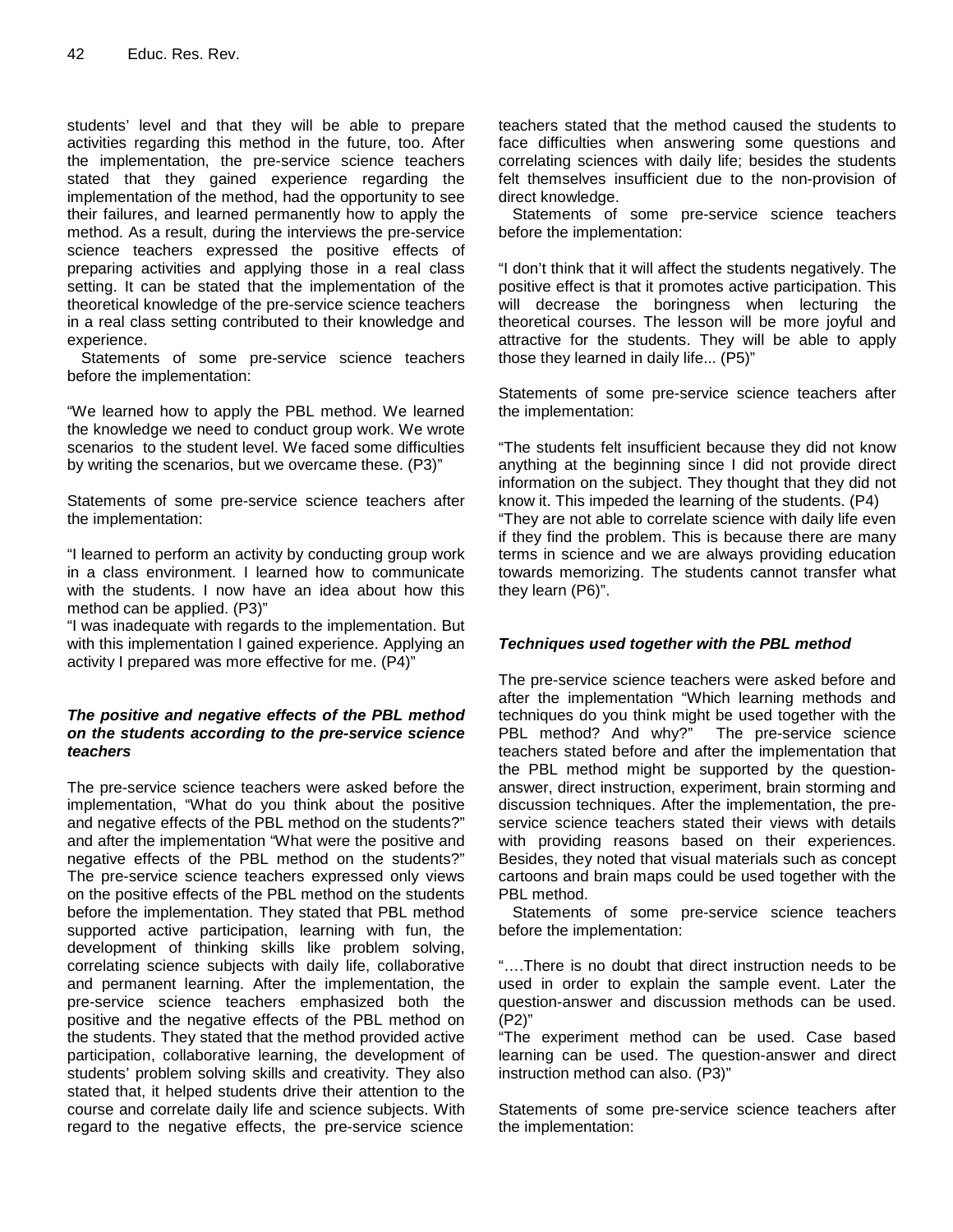"I think that the students can perform brain storming by techniques such as mind maps in the PBL method. The PBL method can be used faster and more efficient by allowing students to express their views verbally or draw them.. (P2)"

"Experiments can be used together with this method. For example, the students may be requested to perform experiments in a group collaboratively. (P3)"

#### *The desire regarding the utilization of the PBL method in the professional life as a teacher*

The pre-service science teachers were asked before and after the implementation "Would you like to use the PBL method in your professional life and why?" The preservice science teachers stated before and after the implementation that they would like to use the PBL method in their professional life. When they were asked for the reasons of their answers, they commonly justified this with the positive effects of the method on the students. They also stated that the PBL method is a joyful, engaging, daily life related method and supports retention of learning.

Statements of some pre-service science teachers before the implementation:

"We will always need to provide examples from daily life during the instruction when we get teachers. This is a suitable method that we can use. This would improve learning retention and grab their attention. (P6)"

"Yes, I would. That is because it provides retention of learning. It may attract the interest and attention of the students. That is because we provide them a different and interesting scenario. They think on it. (P9)"

Statements of some pre-service science teachers after the implementation:

"Yes, I would like to use this method in my professional life. It was good to divide the class into groups because it was more efficient than the other way. I was able to learn what the students knew thanks to this method before instruction. (P3)"

#### *Limitations of the PBL method*

The pre-service science teachers were asked before and after the implementation "What do you think are the limitations of the use of the PBL method during the learning process?" The pre-service science teachers stated before and after the implementation similar views regarding limitations of the method. They stated that the PBL method is not compatible with every science subject and that it is difficult to prepare activities in accordance with learning goals. Besides, they stated that the

classroom management might constitute a problem during the implementation of the method, particularly in crowded classes, that the students might face difficulties on conducting group work. According to the pre-service science teachers, poor time management, failure to ensure active participation of all students, inability of the students to transfer what they learn to daily life are the limitations of the method.

Statements of some pre-service science teachers before the implementation:

"It might be difficult to prepare an activity according to the learning goals. Not every method is suitable for every learning goal. (P7)"

Statements of some pre-service science teachers after the implementation:

"I think that it will not be applicable to many subjects. We might face difficulties when finding events from daily life for every subject. These might be the limitations. (P7)" "In my opinion, the limitation of this method is generating stories based on the given time and the learning goal. (P8)"

#### *Difficult stages for the students in the PBL environment*

The pre-service science teachers were asked before the implementation "At which stages of the PBL method do you think students might face difficulties? Why?" and after the implementation "At which stages of the PBL method did the students face difficulties? Why?" Before and after the implementation the pre-service science teachers stated that the junior high school students might face difficulties at revealing their knowledge, determining the problem, researching and solving the problem. They provided different answers to the related questions since they have different experiences and qualifications. They stated that retention of the students, who faced difficulties when remembering their existing knowledge, was not sufficient or that they did not have sufficient preknowledge. In addition, they noted that some students faced difficulties when solving the problem since they had encountered such a method for the first time.

Statements of some pre-service science teachers before the implementation:

"I think that they will face difficulties at solving problems. They need to understand the case very well. Everyone has a different perspective on the events... In addition, everyone interprets the events from his own perspective. That is why students might face problems. (P1)"

"I think that they will face difficulties at solving problems. They need to think creative at this stage. They might face difficulties at using the knowledge they gain for the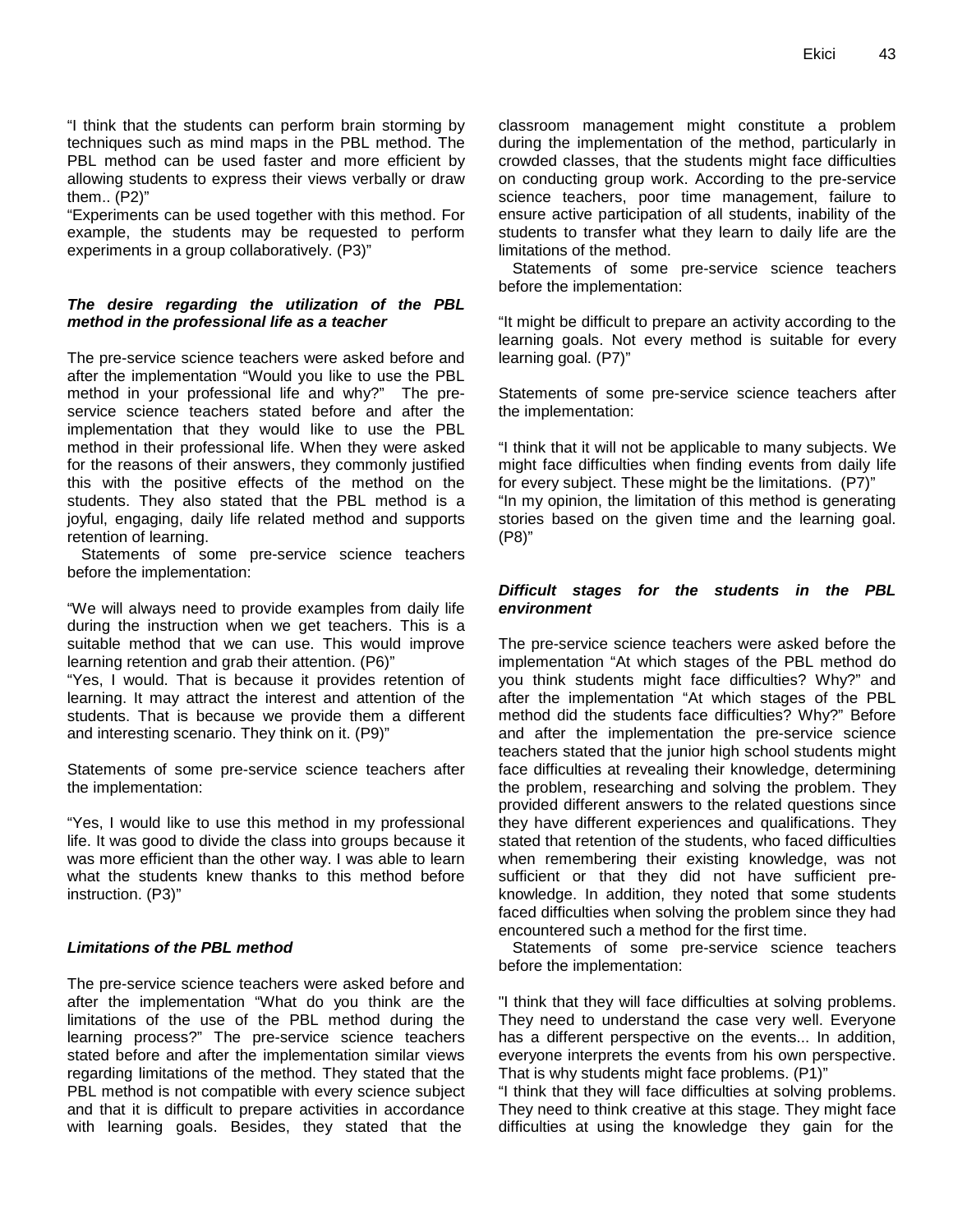**Table 4.** Positive and negative views of the pre-service science teachers related to the Problem Based Learning method before and after the implementation.

|                                 | Before the implementation                                                                                                                                                                                                                                                                             | After the implementation                                                                                                                                                                                                                                                                                                                                       |
|---------------------------------|-------------------------------------------------------------------------------------------------------------------------------------------------------------------------------------------------------------------------------------------------------------------------------------------------------|----------------------------------------------------------------------------------------------------------------------------------------------------------------------------------------------------------------------------------------------------------------------------------------------------------------------------------------------------------------|
| <b>Positive</b><br><b>Views</b> | Active participation, faster learning, learning<br>by experience, joyful learning, correlating<br>with daily life, developing thinking skills,<br>attracting attention, increasing motivation,<br>facilitating learning, retention of learning<br>$(f=10)$                                            | Attracting attention, learning collaborative working,<br>ability to share views, ability to state views,<br>development of the problem solving skills, better<br>learning, ability to access information, faster learning,<br>correlating with daily life, ability to determine the<br>problem, development of the creative thinking skills<br>$(f=11)$        |
| <b>Negative</b><br><b>Views</b> | Pre-knowledge deficits, failure to transfer<br>what was learned to daily life, not being<br>suitable for every subject, difficulty to<br>prepare activities, classroom management<br>deficiencies, inefficiency in crowded<br>classes, failure to ensure the participation of<br>all students $(f=7)$ | Inability to correlate with daily life, difficulty at<br>determining the problem, unwillingness of students,<br>inefficiency in crowded classes, not being suitable for<br>every subject, time management deficiencies, class<br>management difficulty, difficulty at grabbing the<br>attention of the students, failure to control the group<br>work $(f=10)$ |

solution of the problem. Besides this, the students may get stuck on the process and not think creatively enough since they are having all the courses in the same manner.(P5)"

Statements of some pre-service science teachers after the implementation:

"They only faced difficulties when the question 'What do we know?' was asked. Actually, I expected that they would face difficulties when determining the problems. Contrary, they did not face any difficulties. They even correlated the story in the sample event with the subject very easily, and were able to say what the subjects were. (P1)"

As a result, it was determined that the pre-service science teachers had both positive and negative views related to the PBL method before and after the implementation of the activities that they had prepared. In order to make the results understandable, the before and after the implementation positive and negative views of the pre-service science teachers related to the PBL method during the interviews are presented and summarized in Table 4.

# **DISCUSSION**

The PBL method that presents a problem from daily life in interesting scenarios is one of the active learning methods that can be used in science education. There are many factors influencing utilization of the PBL method in learning environments (Chan, 2009a). The course planning and application are main competencies of the teachers regarding the PBL method. In this study, preservice science teachers have prepared PBL activities regarding the different science subjects they chose. The majority of the activities prepared by the pre-service science teachers were consistent with the learning goals of the subject they chose and included events from daily life. It can be stated that pre-service science teachers used what they learned theoretically in course planning activities they participated in. Therefore, course planning by using different learning methods and techniques deem to be an important issue in teacher education (Tanni, 2012). Discussion on course plans developed by the preservice science teachers themselves provides them an opportunity to think about the validity of their educational decisions (Ruys et al., 2012). Lee and Bae (2008) noted that teacher education programmes are required to give more importance to practical knowledge related to design and application of course plan rather than only the knowledge related to method.

In this study, after the theoretical and practical training on the PBL method, randomly selected pre-service teachers were requested to use activities prepared in their field experience. Semi-structured interviews were conducted with the pre-service science teachers before and after the implementation. There are some studies referring to more positive views of students after an education was performed related to PBL method (Akpınar and Ergin, 2005; Brzovic and Matz, 2009; Dahlgren et al., 1998; Lou et al., 2010; Rowan et al., 2008). In this study, pre-service science teachers presented both positive and negative views regarding the method before and after the implementation. Therefore, it is thought that the planning of activity and implementation process contributed to the pre-service science teachers in assessing of the method from different perspectives. Ruys et al. (2012) have noted in their study that the pre-service science teachers are able to make assessments about the relations and differences between the course plans and the class applications. Some findings draw attention when the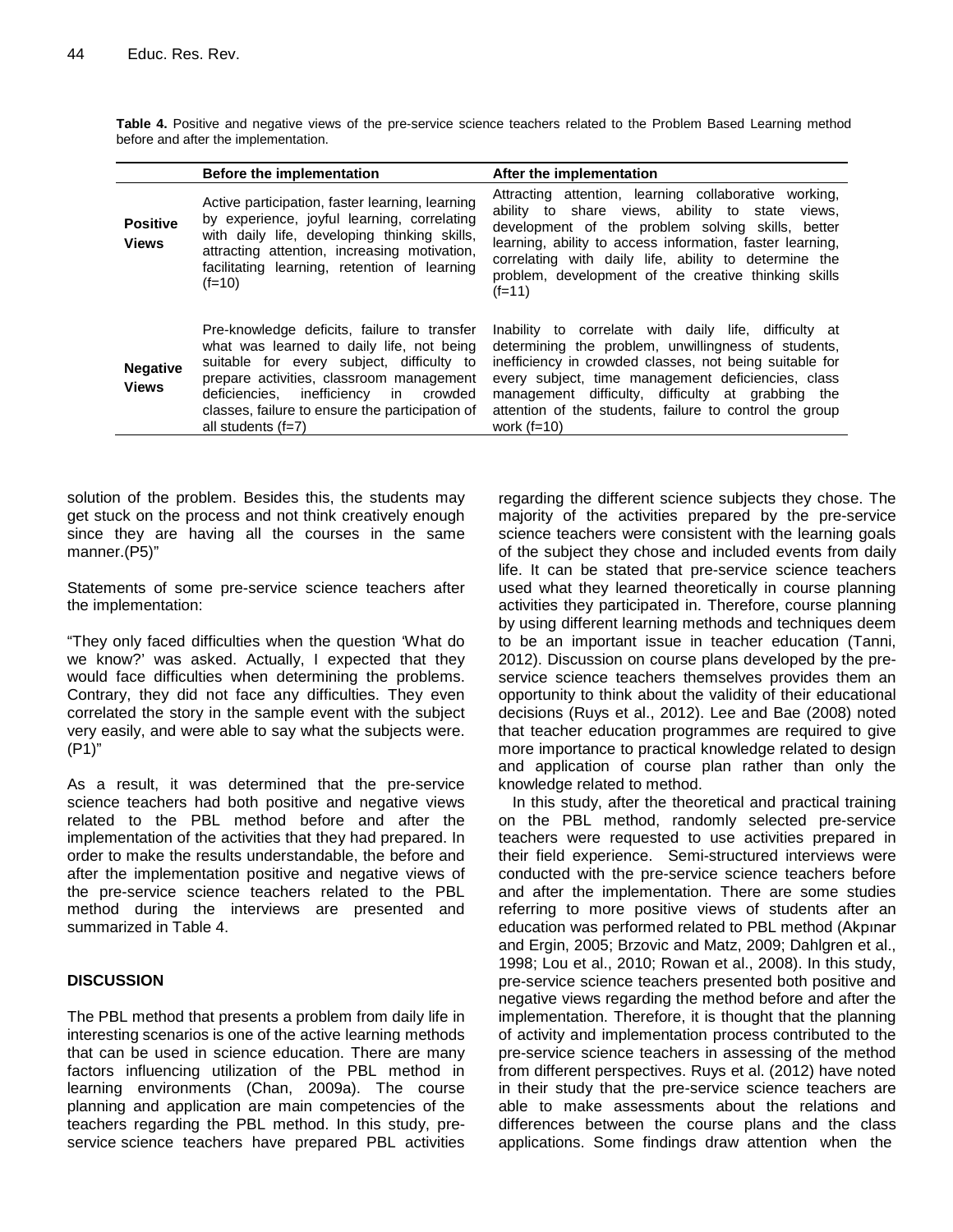views of the pre-service science teachers before and after the implementation are examined in detail. The preservice science teachers stated before and after the implementation that they may encounter problems due to poor classroom management, off topic questions forwarded by the students, students' failure to determine the problem, students' failure to understand scenarios sufficiently, students' novelty of the method. Differently, the pre-service science teachers have mentioned after the implementation the insufficiency of time, failure to lead the students well and the problems they encountered when creating student groups. Park and Ertmer (2008) determined in their study that lack of knowledge and skill constitutes an important limitation for the implementation of the PBL method by the teachers. Therefore, it is thought that the problems in question are because the pre-service science teachers do not have sufficient experience. But student teachers engage field experiences in limited time and definite periods in the teacher training. Kablan (2012) noted that the theoretical and applied activities for the pre-service science teachers on course plan preparing need to be increased in courses conducted in schools of education. Besides, studies conducted in order to create a program in school-university collaborations for the purpose of bridging theory and application at the teacher educational programs can contribute to the solution of this problem (Allen et al., 2010).

Problem Based Learning requires the tutor to make preparation and study before the education process in order to provide better learning (Leung and Wang, 2008). In this study, the pre-service science teachers stated before the implementation that they learned how to write appropriate scenarios according to the student level by the end of the problem based activity preparation training and that they will be able to prepare activities related to this method in future, too. In addition, after the application, they stated that they had enough experience related to utilization of method, that they realized their mistakes and they learned how to utilize the method permanently. In a similar study, Sağ (2010) found that the perception of self-efficacy beliefs of the pre-service science teachers in the experiment group which have developed activities and conducted applications were higher than control group by the end of the application. It can be said that the application of the theoretical knowledge learned by the pre-service science teachers in a real learning setting contributes to the increasing of their experience and self-efficacy.

The pre-service science teachers have mentioned in the interviews the effects of the PBL method on the students. The pre-service science teachers stated prior to the implementation that the PBL can provide active participation, learning with fun, development of thinking skills such as problem solving, correlation of science issues with daily life, collaborative learning and retention. In addition, PBL method can be used to develop critical thinking, creativity and self-managed learning (Chan, 2009b). Similar to the views of the pre-service science

teachers, in their study, Herron and Major (2004) analysed the student views on PBL and they found that, PBL method provides active participation of the students, develops their skills such as problem solving, researching and collaborating. The pre-service science teachers, who emphasized only the positive aspects of the method before the implementation, mentioned both positive and negative effects of the method on the students after the implementation. The pre-service science teachers noted that the method caused the students to face difficulties when answering questions and correlating sciences with daily life. Furthermore they realized that the students felt insufficient due to the non-provision of direct information. Learning process starts based on their existing knowledge since the students are not given the opportunity to prepare themselves for the problem in the PBL environment (Yew and Schmidt, 2009). The tutors both assist the discussion of the students, and even if rarely, explain the terms they are not able to explain during the Problem Based Learning process (Charlin et al., 1998).

The main purpose of the PBL method is to support the students for acquiring information related to the problem and using the acquired information at the solution of the problem (Williams et al., 2008). The pre-service science teachers think that the students will not be able to learn when they are not provided direct information and face difficulties. For this reason, it can be stated that preservice science teachers have some misconceptions regarding the application process of the active learning methods. Furthermore, Cheng et al. (2014) have determined in their study that the primary science teachers have misconceptions regarding inquiry based learning and that they faced problems by implementing the method in the class.

The pre-service science teachers noted before and after the implementation that the PBL method could be supported with the question-answer, direct instruction, experiment, brain storming, concept cartoons, mind maps and discussion techniques. In addition, there are many studies aiming to support PBL method with different methods, techniques and environments in order to use PBL method in higher education more effectively and make the method more functional for the students at younger ages. In these studies, problem based learning supported with computer (Belland, 2010; Chang, 2001; Ertmer et al., 2009; Lehti and Lehtinen, 2005); concept maps (Hsu, 2004; Johnstone and Otis, 2006); simulations (Ioannou et al., 2009) and their effects were investigated on students from different educational levels. It is thought that the preparation and application of course plans by the pre-service science teachers contribute to their skills with regard to use of the different instructional methods together and enrich the learning environment.

#### **Conclusion**

Most of the pre-service science teachers who participated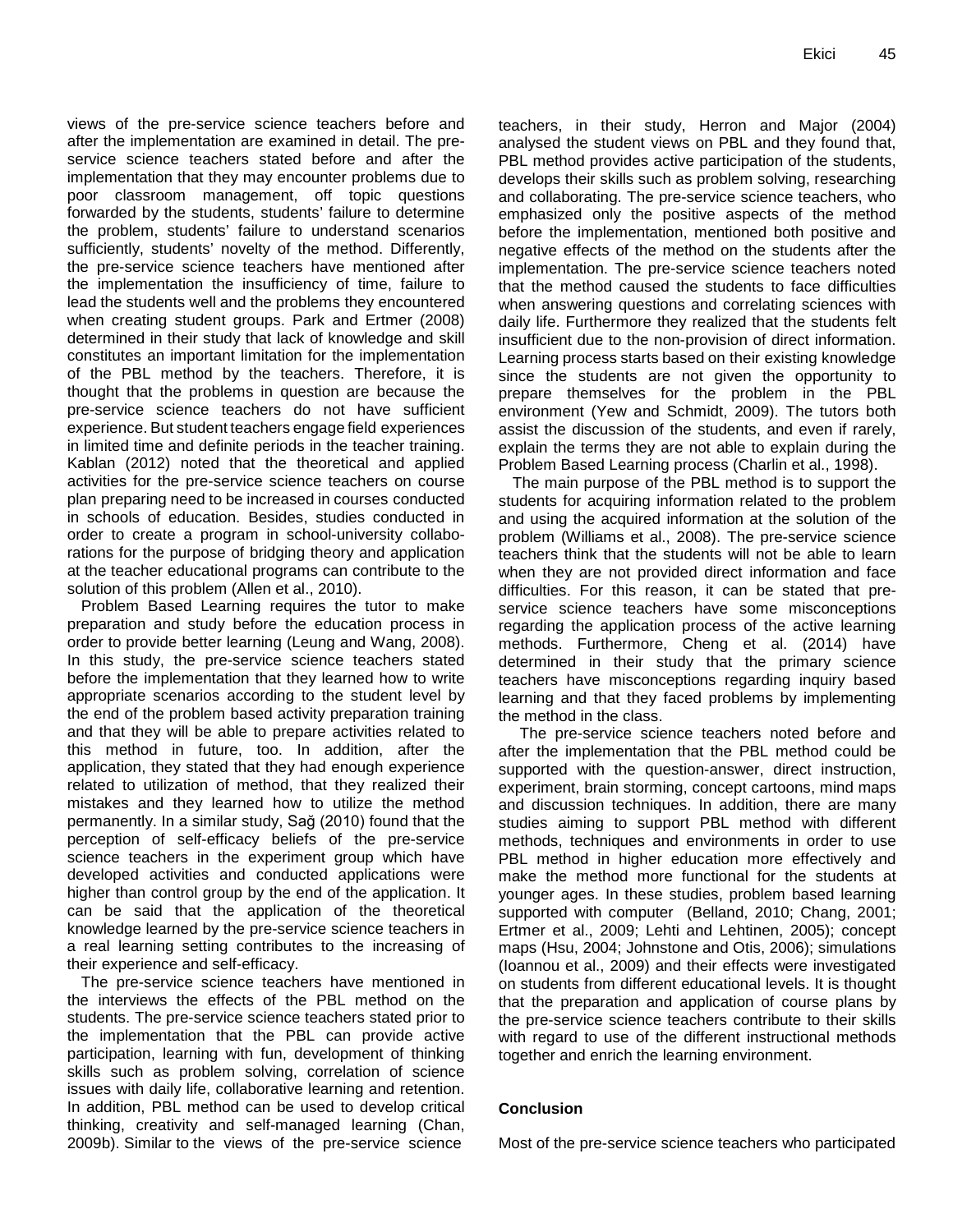in the study prepared the activities regarding problem based learning method consistent with the learning goals of the subject they chose and most of the activities included events from daily life. The pre-service science teachers stated before and after the implementation that they want to use the PBL method in their professional life. When the pre-service science teachers were asked for the reasons of their answers, they commonly justified this with the positive effects of the method on the students. However, the pre-service science teachers stated that the PBL method is not suitable for all science subjects and that it is difficult to prepare an appropriate activity related to learning goals. Besides, the pre-service science teachers expressed that the classroom management might constitute a problem during the application of the method, particularly in crowded classes, that the students might face difficulties at conducting group work. The preservice science teachers expressed that poor time management, failure to ensure participation of all students to the course, students' failure to transfer the newly learned information to daily life as the limitations of the method. In addition, Lekalakala-Mokgele (2010) noted that the tutor might face difficulties when controlling the class and be afraid of losing the control in Problem Based Learning environments. According to Spronken-Smith and Harland (2009) there are two main discussions in PBL environments; a) power to control of the teachers on the learning activities and b) when and how to make interventions. It was noted in the same study that teachers mentioned the difficulties of learning activities in their views. In addition, Ertmer et al. (2009) pointed out the problems that might be encountered during the planning, implementation and evaluation process in PBL applications and offered solutions to those problems. Therefore, when taken into consideration the studies in question it is possible to say that the respective views of the pre-service science teachers are an expected result of the study. Besides, the pre-service science teachers have expressed in the study before and after the application that the junior high school students might experience difficulties when revealing their existing knowledge, determining the problem, conducting research and solving the problem during the PBL process. Individual differences and life experiences of each learner influence the PBL method, since it is a real life based learning method (Wang et al., 2008). It is thought that the pre-service science teachers have provided different answers to the related questions since their personal experiences and competencies showed different features and the students had individual differences

# **Suggestions**

The suggestions are presented based on the results obtained in the study in order to increase the utilization of the PBL method in science learning:

1. The PBL method is one of the active learning methods.

Theoretical courses on how the active learning methods could be applied are frequently provided in the teacher training programs. In addition to theoretical courses these programs may contain applied courses including activities regarding the preparation of course plans and application of these plans in small student groups.

2. Field experiences may be performed at different grade levels during the teacher's education in order to ensure that the pre-service science teachers gain more experience.

3. It can be stated that the pre-service science teachers have some misconceptions regarding the application process of the PBL method even after the education provided to them. These misconceptions are commonly related to the implementation of the active learning methods. Therefore, future studies may focus on determination and elimination of the delusions of the preservice science teachers related to the implementation of the active learning methods.

4. Pre-service science teachers should be trained on the techniques using together with the PBL method in order to use the method more efficiently in their professional life as a teacher.

5. The pre-service science teachers have mentioned some limitations of the PBL method. Therefore, future studies may focus on investigation of possible issues in utilization of the PBL method with students at different grades and suggestions on solving these issues.

# **Conflict of Interests**

The author has not declared any conflicts of interest.

#### **REFERENCES**

- Abou-Elhamd KA, Rashad UM, Al-Sultan AI (2011). Applying Problembased Learning to Otolaryngology Teaching. J. Laryngol. Otol. 125(2):117-120.
- Akpınar E, Ergin Ö (2005). Probleme Dayalı Öğrenme Yaklaşımına Yönelik Öğrenci Görüşleri. Inonu University J. Faculty Educ. 6(9):3- 14.
- Alam MT, Farid S (2011). Factors Affecting Teachers' Motivation. Int. J. Bus. Soc. Sci. 2(1):298-304.
- Allen JM, Butler‐Mader C, Smith RA (2010). A Fundamental Partnership: The Experiences of Practising Teachers as Lecturers in a Pre‐Service Teacher Education Programme. Teachers Teaching: Theory Pract. 16(5):615-632.
- Awang H, Ramly I (2008). Creative Thinking Skill Approach Through Problem-Based Learning: Pedagogy and Practice in the Engineering Classroom. Int. J. Soc. Sci. 3(1):18-23.
- Barrows HS (1996). Problem-Based Learning in Medicine and Beyond: A Brief Overview. In: L. Wilkerson and W. H. Gijselaers (Ed), Bringing Problem-Based Learning to Higher Education: Theory Pract. (pp. 3- 12). San Francisco: Jossey-Bass Publishers.
- Belland BR (2010). Portraits of middle school students constructing evidence-based arguments during problem-based learning: the impact of computer-based scaffolds. Educ. Technol. Res. Dev. 58(3):285-309.
- Brzovic K, Matz SI (2009). Students advice fortune 500 company: Designing a problem-based learning community. Bus. Commun. Q. 72(1):21-34.
- Carder L, Willingham P, Bibb D (2001). Case-Based, problem-based